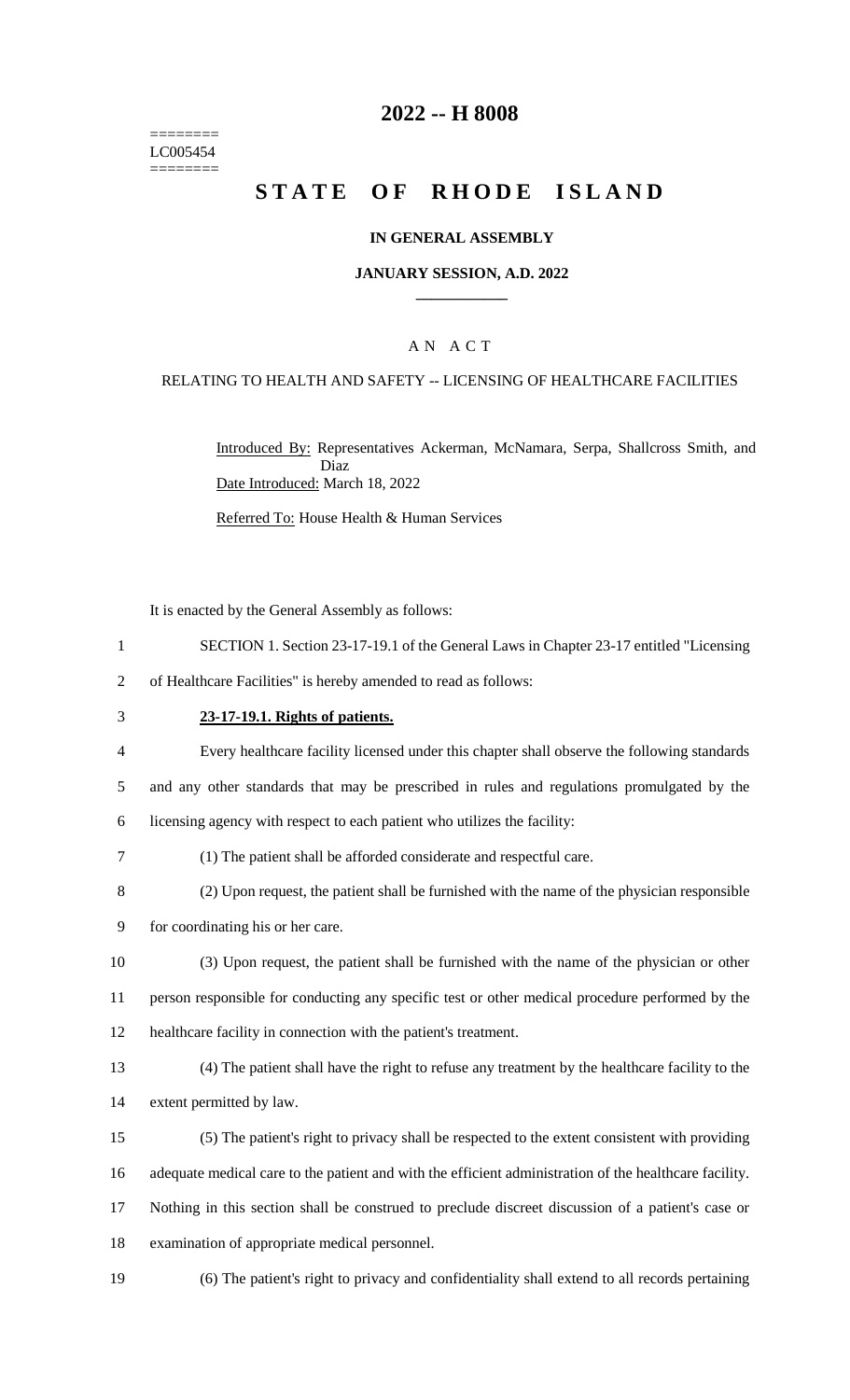to the patient's treatment except as otherwise provided by law.

 (7) The healthcare facility shall respond in a reasonable manner to the request of a patient's physician, certified nurse practitioner, and/or a physician's assistant for medical services to the patient. The healthcare facility shall also respond in a reasonable manner to the patient's request for other services customarily rendered by the healthcare facility to the extent the services do not require the approval of the patient's physician, certified nurse practitioner, and/or a physician's assistant or are not inconsistent with the patient's treatment.

 (8) Before transferring a patient to another facility, the healthcare facility must first inform the patient of the need for, and alternatives to, a transfer.

 (9) Upon request, the patient shall be furnished with the identities of all other healthcare and educational institutions that the healthcare facility has authorized to participate in the patient's treatment and the nature of the relationship between the institutions and the healthcare facility.

 (10)(a) Except as otherwise provided in this subparagraph, if the healthcare facility proposes to use the patient in any human-subjects research, it shall first thoroughly inform the patient of the proposal and offer the patient the right to refuse to participate in the project.

 (b) No facility shall be required to inform prospectively the patient of the proposal and the patient's right to refuse to participate when: (i) The facility's human-subjects research involves the investigation of potentially lifesaving devices, medications, and/or treatments and the patient is unable to grant consent due to a life-threatening situation and consent is not available from the agent pursuant to chapter 4.10 of title 23 or the patient's decision maker if an agent has not been 21 designated or an applicable advanced directive has not been executed by the patient; and or (ii) The 22 facility's An institutional review board approves the human-subjects research pursuant to the patient consent and/or de-identification requirements of 21 C.F.R. Pt. 50 and/or 45 C.F.R. Pt. 46 (relating to the informed consent of human subjects). Any healthcare facility engaging in research pursuant to the requirements of subparagraph (b) herein shall file a copy of the relevant research protocol with the department of health, which filing shall be publicly available.

 (11) Upon request, the patient shall be allowed to examine and shall be given an explanation of the bill rendered by the healthcare facility irrespective of the source of payment of the bill.

 (12) Upon request, the patient shall be permitted to examine any pertinent healthcare facility rules and regulations that specifically govern the patient's treatment.

 (13) The patient shall be offered treatment without discrimination as to race, color, religion, national origin, or source of payment.

(14) Patients shall be provided with a summarized medical bill within thirty (30) days of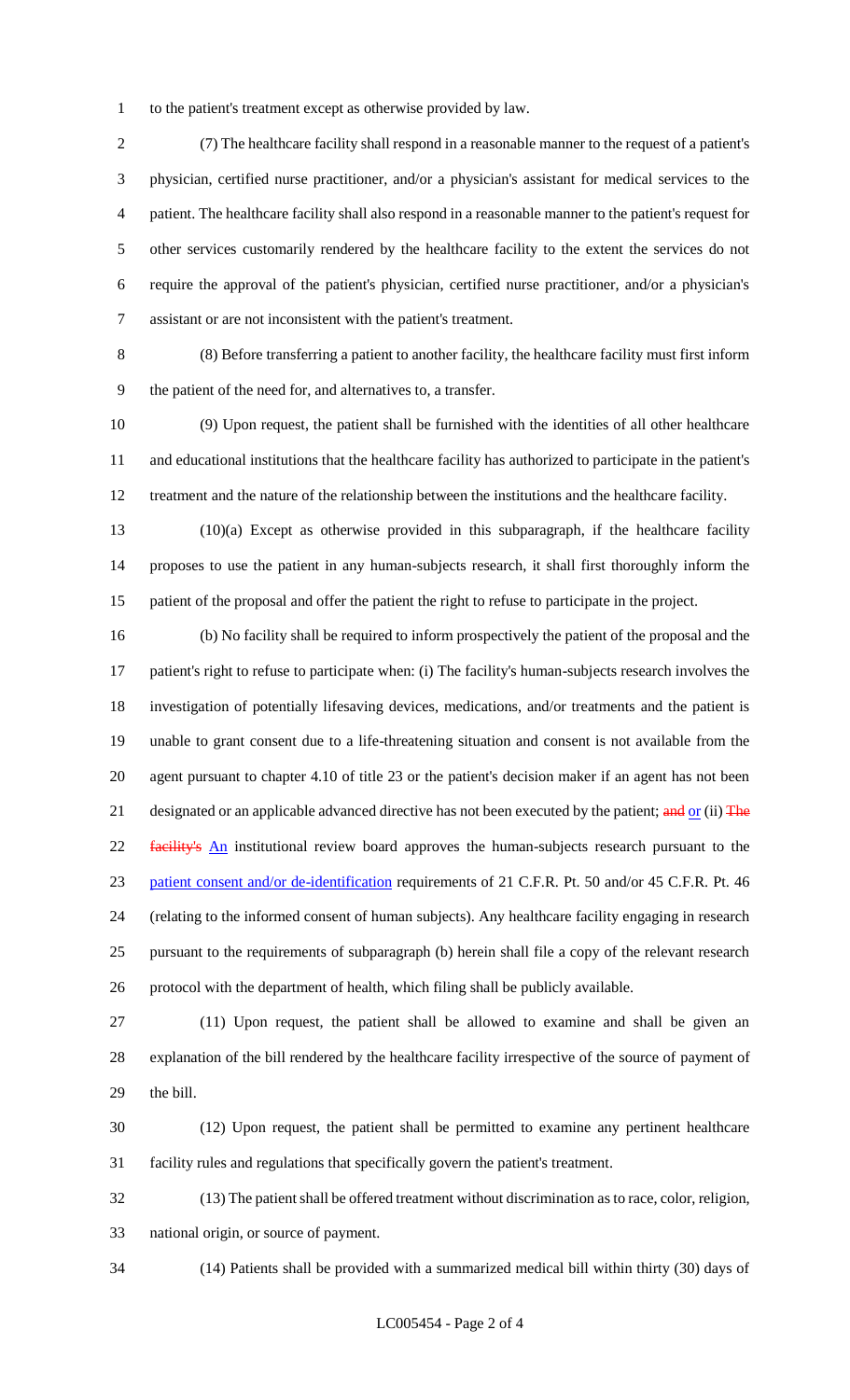discharge from a healthcare facility. Upon request, the patient shall be furnished with an itemized copy of his or her bill. When patients are residents of state-operated institutions and facilities, the provisions of this subsection shall not apply.

 (15) Upon request, the patient shall be allowed the use of a personal television set provided that the television complies with underwriters' laboratory standards and O.S.H.A. standards, and so long as the television set is classified as a portable television.

 (16) No charge of any kind, including, but not limited to, copying, postage, retrieval, or processing fees, shall be made for furnishing a health record or part of a health record to a patient, his or her attorney, or authorized representative if the record, or part of the record, is necessary for the purpose of supporting an appeal under any provision of the Social Security Act, 42 U.S.C. § 11 301 et seq., and the request is accompanied by documentation of the appeal or a claim under the provisions of the Workers' Compensation Act, chapters 29 -- 38 of title 28 or for any patient who is a veteran and the medical record is necessary for any application for benefits of any kind. A provider shall furnish a health record requested pursuant to this section by mail, electronically, or otherwise, within thirty (30) days of the receipt of the request. For the purposes of this section, "provider" shall include any out-of-state entity that handles medical records for in-state providers. Further, for patients of school-based health centers, the director is authorized to specify by regulation an alternative list of age appropriate rights commensurate with this section.

(17) The patient shall have the right to have his or her pain assessed on a regular basis.

 (18) Notwithstanding any other provisions of this section, upon request, patients receiving care through hospitals, nursing homes, assisted-living residences and home healthcare providers, shall have the right to receive information concerning hospice care, including the benefits of hospice care, the cost, and how to enroll in hospice care.

SECTION 2. This act shall take effect upon passage.

======== LC005454 ========